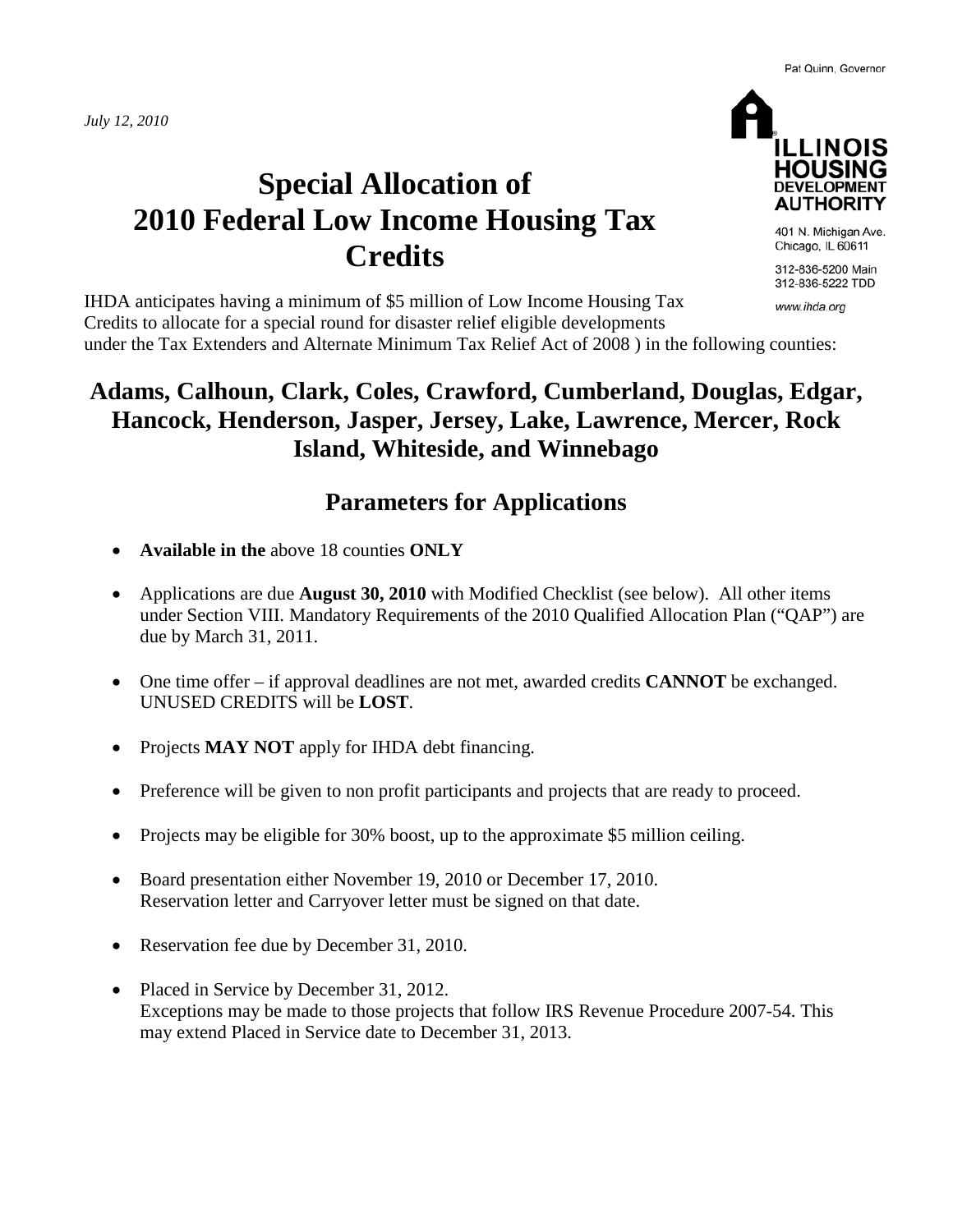## **Special Allocation of 2010 Federal Low Income Housing Tax Credits**

# **Modified Checklist**

Due to the very short time frame for application submissions the following ten (10) items of documentation will be required. Any questions regarding acceptable submissions can be directed to Stephen J. Gladden (312-836-5351 or sgladden@ihda.org).

If a project is approved, all other items under Section VIII. Mandatory Requirements of the 2010 QAP will be due by March 31, 2011.

#### **1. Multifamily Fee Payment Form and copy of Application Fee Check for \$2,500**

The fee of \$2,500 should be sent directly to the Authority's lockbox along with the "Multifamily Fee Payment Form," available at [www.ihda.org.](http://www.ihda.org/) A copy of the check and the "Multifamily Fee Payment Form" should be submitted with the application.

#### **2. Common Application**

Complete the Common Application (available for download at [www.ihda.org\)](http://www.ihda.org/). Please submit a hard copy and email a version to Kim Assarian (kassaria@ihda.org)

#### **3. Project Narrative**

Please submit all documentation requested under Section VIII.B. Project Narrative of the 2010 QAP.

#### **4. Local Support**

Please submit all documentation requested under Section VIII.E. Local Support of the 2010 QAP.

#### **5. Site Control**

Please submit all documentation requested under Section VIII.F. Site Control of the 2010 QAP.

#### **6. Zoning**

Please submit all documentation requested under Section VIII.G. Zoning of the 2010 QAP.